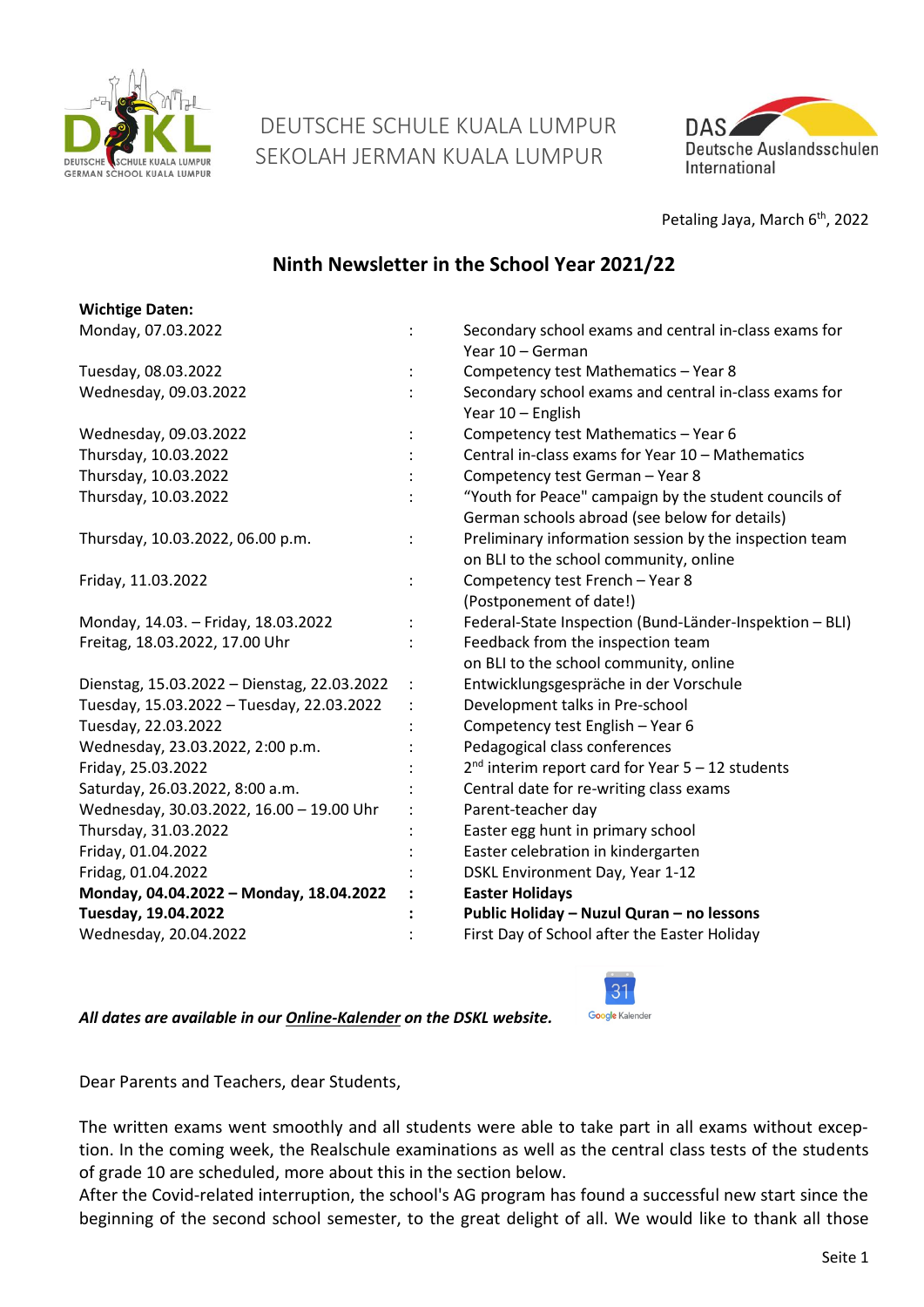involved in planning the AG program, especially Mr. Lehmenkühler, as well as the AG leaders, some of whom were found among the parents and students.

\_\_\_\_\_\_\_\_\_\_\_\_\_\_\_\_\_\_\_\_\_\_\_\_\_\_\_\_\_\_\_\_\_\_\_\_\_\_\_\_\_\_\_\_\_\_\_\_\_\_\_\_\_\_\_\_\_\_\_\_\_\_\_\_\_\_\_\_\_\_\_\_\_\_\_\_\_\_\_\_\_\_\_\_\_\_\_\_\_\_

The carnival celebrations in our primary school and kindergarten were also a great success. Reports and pictures of the carnival activities can be found on our homepage.

Otherwise, there has been an increased amount of students in recent weeks who tested positive for the Corona virus or had to go into quarantine as "Close Contact". We had informed you about the new quarantine rules in our email of February 28<sup>th</sup>, 2022. We are relieved to learn that the affected students have since recovered or are on the way to recovery. Again, I would like to ask everyone at this point to urgently follow the SOPs in order to make the school as safe as possible. Please keep your children home if they show any symptoms and do a self-test if necessary. If in doubt, please seek medical attention. Thank you for your cooperation.

#### Secondary school exams and central class exams

From March  $7<sup>th</sup>$ , 2022, the secondary school exams for our Realschule students of grade 10 in the subjects German and English will take place. At the same time, the other students of grade 10 will write the central class tests in German, English and Mathematics. The results of the central class tests have a high share in the overall grade of the school year in these subjects. With the successful completion of the 10<sup>th</sup> grade, the students receive the intermediate school leaving certificate as well as the right to transfer to our six form. The examinations begin at 8:00 a.m. and end between 10:00 a.m. and 10:30 a.m. each day. Students who are registered for the school bus can use it to travel to school in the morning. After the exams, students in grade 10 are free for the rest of the day. Students are asked to make their way home privately. We wish our  $10<sup>th</sup>$  graders every success in the upcoming exams!

Preparations for the "Bund-Länder-Inspektion" (Federal-State Inspection, BLI) at the DSKL in March 2022 The Federal-State Inspection (BLI) is coming up soon and the examiners would like to invite you to a preinspection meeting to inform you about the exact process of the visit. The meeting will be held online via Google Meet on Thursday, March 10<sup>th</sup>, 2022 at 6:00 pm. We would be happy to welcome many DSKL families to this informational meeting. Please let us know by Monday, March 7<sup>th</sup>, 2022 if you would like to participate in the online meeting and with which email address we may register you.

The results of the online survey, which took place in the run-up to the BLI, have already been sent to us. Many thanks again to all parents, students and teachers who participated.

Classroom visits to all classes are also planned during the inspection week, as well as interviews with all the school's committees.

On Friday, March 18th, 2022 at 5:00 p.m., the inspection team will provide virtual feedback via Google Meet on the school visit. You are welcome to register for this event now. Please email the school office at office@dskl.edu.my if you are interested.

#### Environment day on Friday, April 1st, 2022

On the last day before the Easter school holidays we will organize an environment day with the whole school (grades 1 - 12). Here, the students will work on various projects with which we can make our school more sustainable.